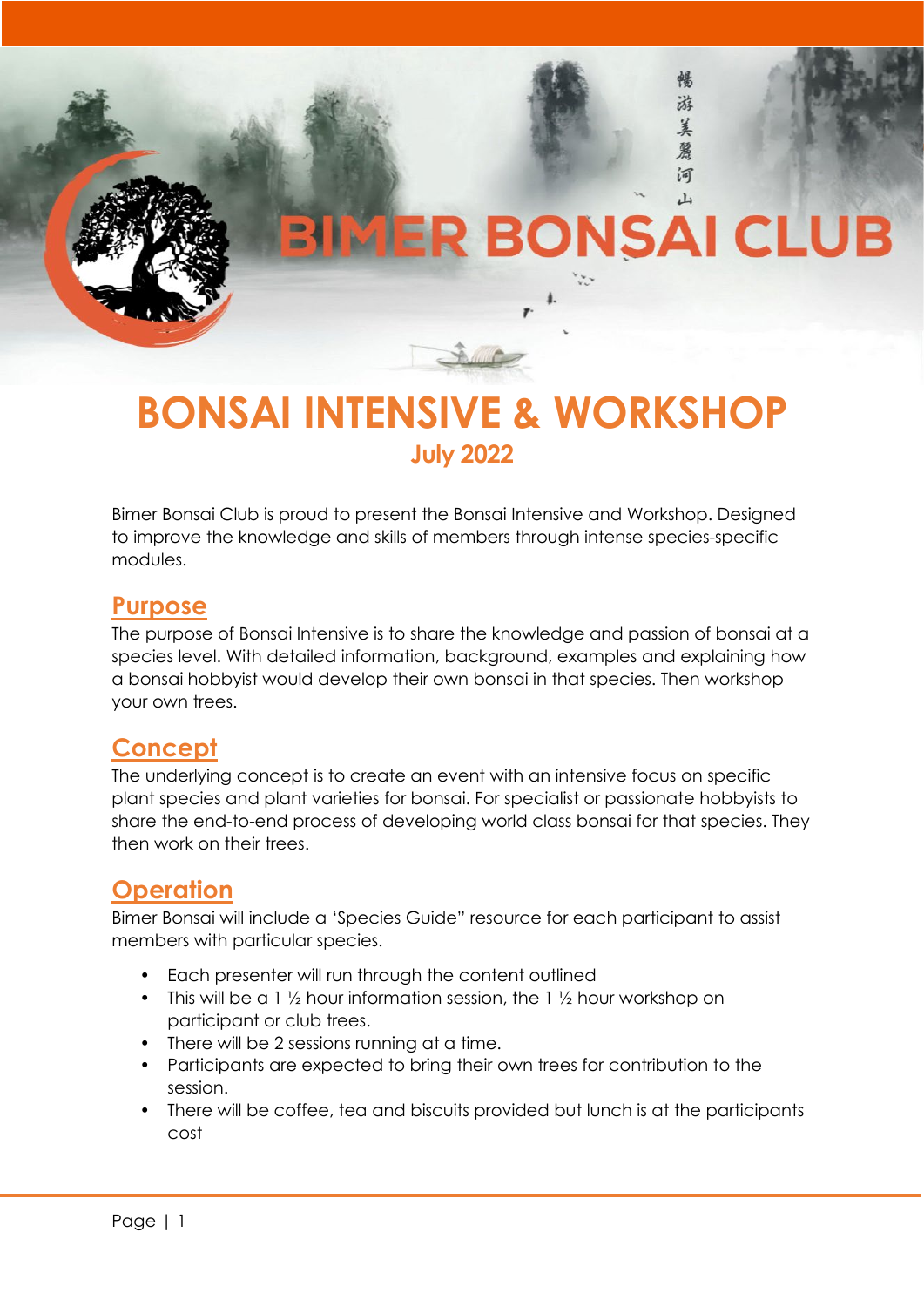

Email: info@bimerbonsai.org.au Phone: 07 3263 9609

• Bonsai Development

• Special Techniques

• Display

# **Activity: What will be covered**

The program would cover the following for each species.

- Background of the species
- Care
- Propagation
- Repotting
- Seasonality

### The Bimer Bonsai Intensive will have

- 2 x 3-hour sessions being run at a time. Participants must choose which they wish to attend
- Saturday Afternoon will be a normal Black Pine session for all club members and **FREE**.
- Each presenter will have a paid presenter and an advanced graduate future presenter assisting
- Bimer Bonsai Trade table open everyday

## Cost per session only \$20

#### **Friday 1st July 2022**

| Friday | $9:00 - 12:00$ | Leptospermum          | Steve Cullum  |  |
|--------|----------------|-----------------------|---------------|--|
|        | 9:00-12:00     | Chinese Elm/Hackberry | David Gibson  |  |
|        | 1:00-4:00      | Melaleuca             | Steve Cullum  |  |
|        | 00:4-00:1      | Bougainvillea         | Albert Garcia |  |

#### **Saturday, 2nd July 2022**

| Saturday | $9:00 - 12:00$ | Juniper           | David Calder               |             |
|----------|----------------|-------------------|----------------------------|-------------|
|          | 9:00-12:00     | <b>Maples</b>     | Kimberlev H                |             |
|          | $1:30-4:30$    | <b>Black Pine</b> | Whole Club<br>Presentation | Kimberley H |

### **Sunday, 3rd July 2022**

| Sundav | $9:00 - 12:00$ | Camelia      | Kimberlev H   |  |
|--------|----------------|--------------|---------------|--|
|        | $9:00 - 12:00$ | <b>Ficus</b> | Keith Stanley |  |
|        | 1:00-4:00      | Casuarina    | Albert Garcia |  |
|        | 1:00-4:00      | Azalea       | Keith Stanlev |  |